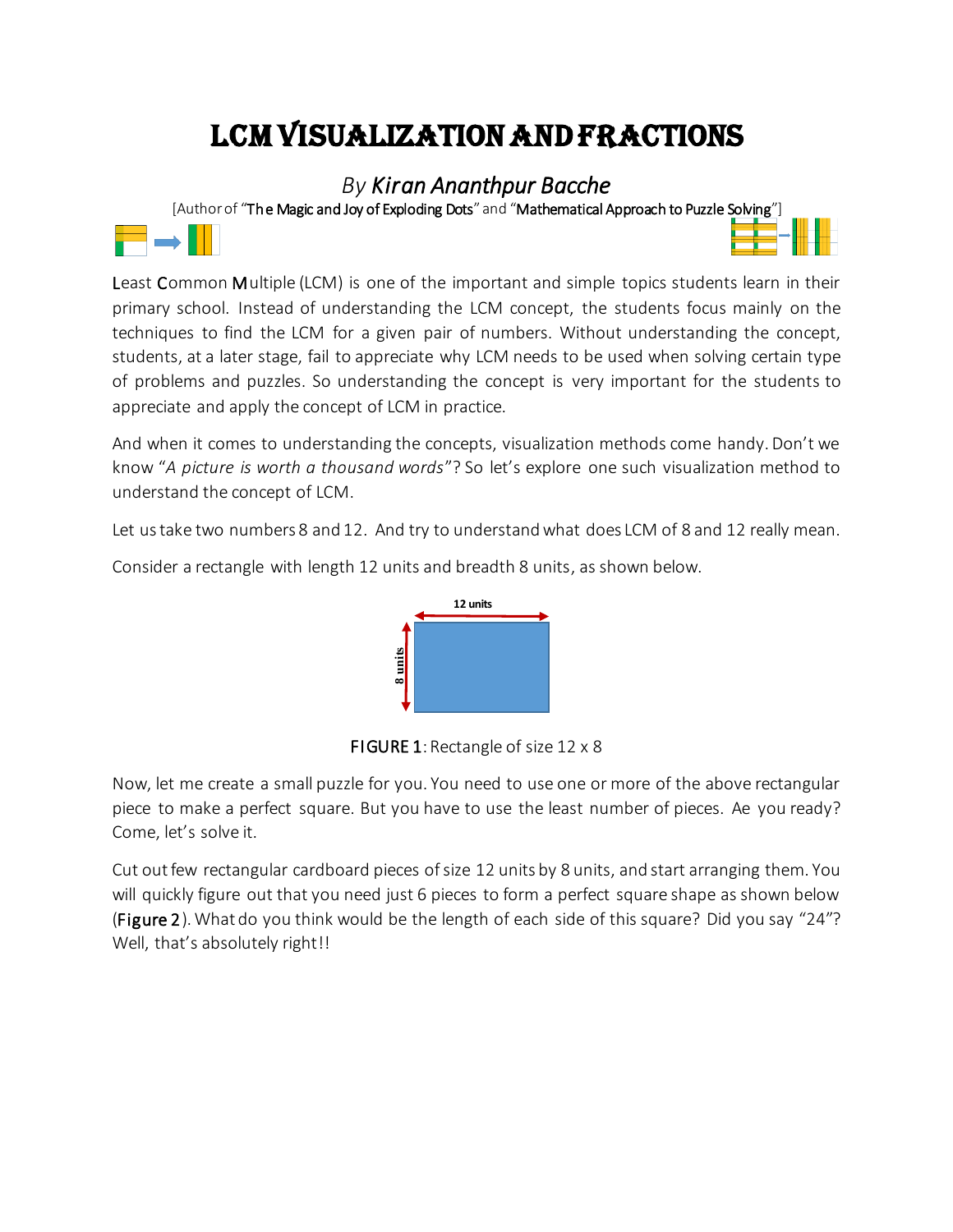

FIGURE 2: A Square of size 24 x 24 made up of 6 rectangles of size 12 x 8

24 is in fact the LCM of 8 and 12. So the above puzzle was just a simple problem of finding out the LCM of 8 and 12. The puzzle was a way to make us understand the visual meaning and concept of LCM.

## The LCM of two given numbers is the length of the smallest square that can be constructed using one or more rectangular pieces whose length and breadth are the two given numbers.

A very simple concept. Isn't it? Now that we have understood the concept of LCM visually, let us see how this helps in appreciating and applying the concepts in real problems and puzzles. That is what the article claimed in the beginning, right?

Let us look into addition of unlike fractions. During my teaching experience, I found kids quite good at adding "unlike fractions". But they were solving it very mechanically, without really understanding why they have to take the LCM of the denominators while adding "unlike fractions". So I used the visualization method to make them understand the concept of LCM. And I found them grasp the concept quickly, and also appreciate why they have to use LCM while adding "unlike fractions". FIGURE 2: A Square<br> **EXECURE 2:** A Square<br>
in fact the LCM of 8 and 12<br>
of 8 and 12. The puzzle wa<br> **e LCM of two given numbing one or more rectangular**<br> **e LCM of two given numbing one or more rectangular**<br>
y simple conce

Let us see how the above visualization method helps us in appreciating the use of LCM in adding two "unlike fractions".

Let us initially start with "like fractions" by taking a simple example of adding of two "like fractions" 1  $\frac{1}{4} + \frac{2}{4}$ 4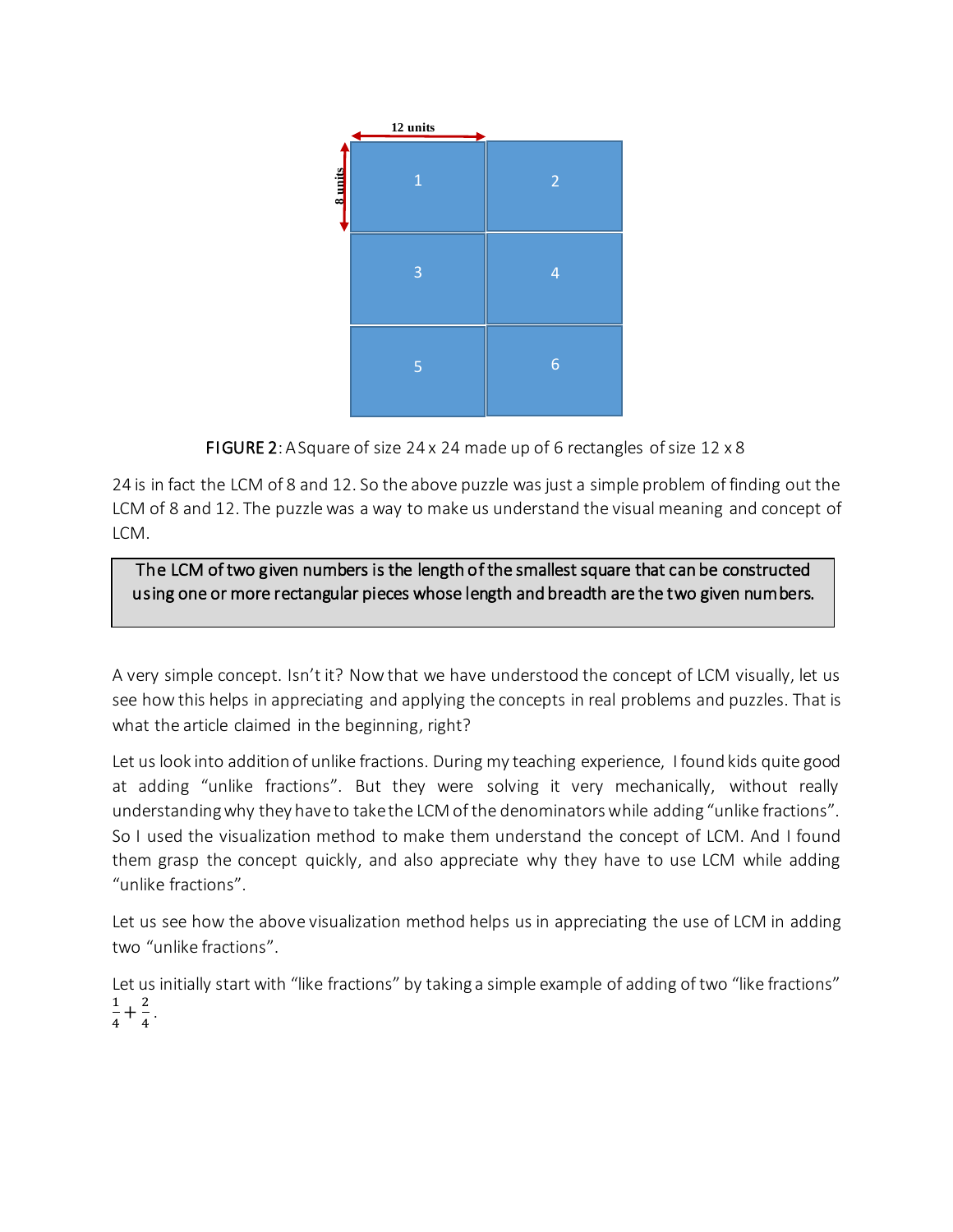## Consider a square of length 4 units.



FIGURE 3: Addition of two "like fractions".

Now when we deal with "unlike fractions", for example  $\frac{2}{4} + \frac{1}{6}$  $\frac{1}{6}$ , the situation is a little different.

Consider a rectangle of length 4 units and breadth 6 units.



## FIGURE 4: Addition of two "unlike fractions".

From the addition of "like fractions", we know that we need the green and yellow bars to be of the same size to quickly add them. And that's only possible if we have square. Since we have a rectangle, we need to make a square using these rectangles. Obviously, we need to make the square using the smallest number of these rectangles. Hold on. Doesn't this problem sound very